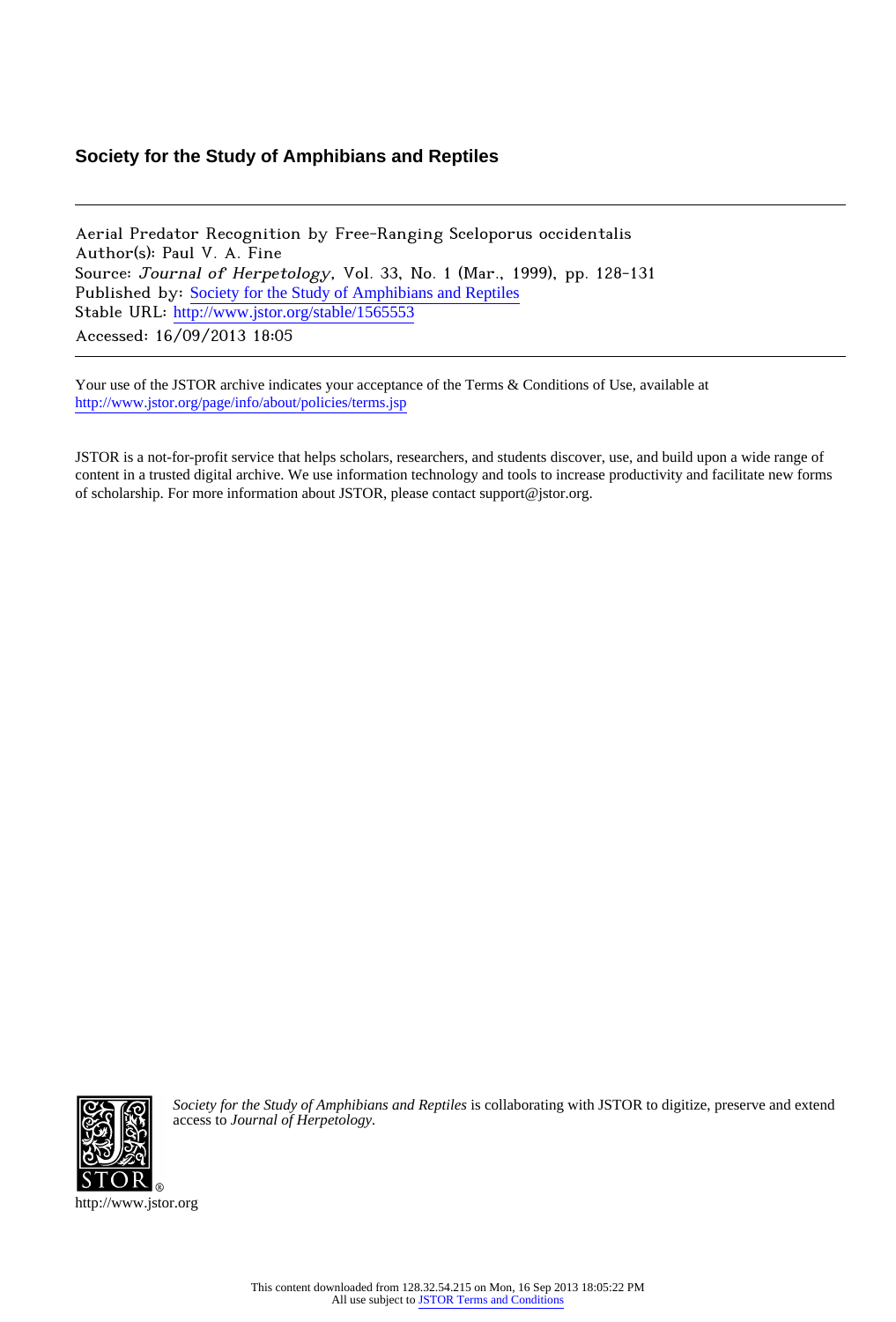**mits were provided by A. P. Martinez and T. L. Garcia of the Corporaci6n Hondurefia de Desarrollo Forestal (COHDEFOR), Tegucigalpa. Valuable assistance with these permits was provided by M. R. Espinal. Field assistance was provided by D. Almendarez. We thank G. K6hler, Forschungsinstitut und Naturmuseum Senckenberg (SMF), Frankfurt am Main, for the loan of pertinent material.** 

#### **LITERATURE CITED**

- **CAMPBELL, J. A., AND D. R. FROST. 1993. Anguid lizards of the genus Abronia: Revisionary notes, descriptions of four new species, a phylogenetic analysis, and key. Bull. Amer. Mus. Nat. Hist. 216:1- 121.**
- **HIDALGO, H. 1983. Two new species of Abronia (Sauria: Anguidae) from the cloud forests of El Salvador. Occ. Pap. Mus. Nat. Hist. Univ. Kansas 105:1- 11.**
- **HOLDRIDGE, L. R. 1967. Life Zone Ecology. Revised Edition. Trop. Sci. Center, San Jose, Costa Rica.**
- **KOHLER, G. 1996. Notes on a collection of reptiles from El Salvador collected between 1951 and 1956. Senckenb. Biol. 76:29-38.**
- **SMITHE, E B. 1975-1981. Naturalist's Color Guide. Part 1. Color Guide. Amer. Mus. Nat. Hist., New York.**
- **WILSON, L. D., L. PORRAS, AND J. R. MCCRANIE. 1986. Distributional and taxonomic comments on some members of the Honduran herpetofauana (sic). Milwaukee Pub. Mus. Contrib. Biol. Geol. 66:1-18.**

**Accepted: 30 September 1998.** 

**Journal of Herpetology, Vol. 33, No. 1, pp. 128-131, 1999 Copyright 1999 Society for the Study of Amphibians and Reptiles** 

### **Aerial Predator Recognition by Free-ranging Sceloporus occidentalis**

**PAUL V. A. FINE,' Museum of Vertebrate Zoology and Department of Integratizv Biology, Unizvrsity of California, Berkeley, California 94720, USA.** 

**To successfully avoid an attacking predator, prey must identify danger and respond appropriatelysometimes by escaping to a hiding place. Correct recognition of a predator is paramount to survival and to avoid an inappropriate escape response. False alarms prevent an animal from otherwise foraging, defending territory, thermoregulating, or conserving energy (Ydenberg and Dill, 1986). While it is to an animal's advantage to identify every feature of its environment, it is more probable that a combination of cues signals to an animal what is dangerous and what is not. Unfortunately, we know little about the stimulus control of antipredator behavior in reptiles, and most of what we do know is from controlled laboratory studies (Gallup, 1973; Scudder and Chiszar, 1977;** 



**FIG. 1. The models used in the experiment. Surface areas as follows: Kestrel model (610 cm2), Big Circle**  model (610 cm<sup>2</sup>), Sparrow model (137 cm<sup>2</sup>), and Small Circle model (137 cm<sup>2</sup>). All models were constructed **from brown masonite, 1 cm thickness. Scale bar = 10 cm.** 

**Burghardt and Greene, 1988; Greene, 1988; Fleishman, 1992; Macias Garcia and Drummond, 1995).** 

**I investigated the cues used by the western fence lizard, Sceloporus occidentalis (Phrynosomatidae), to identify predators and developed a method for assessing responses of wild lizards to predator models. Models that varied in shape, size, and speed were pre-**

**Present Address: Department of Biology, University of Utah, Salt Lake City, Utah 84112, USA.**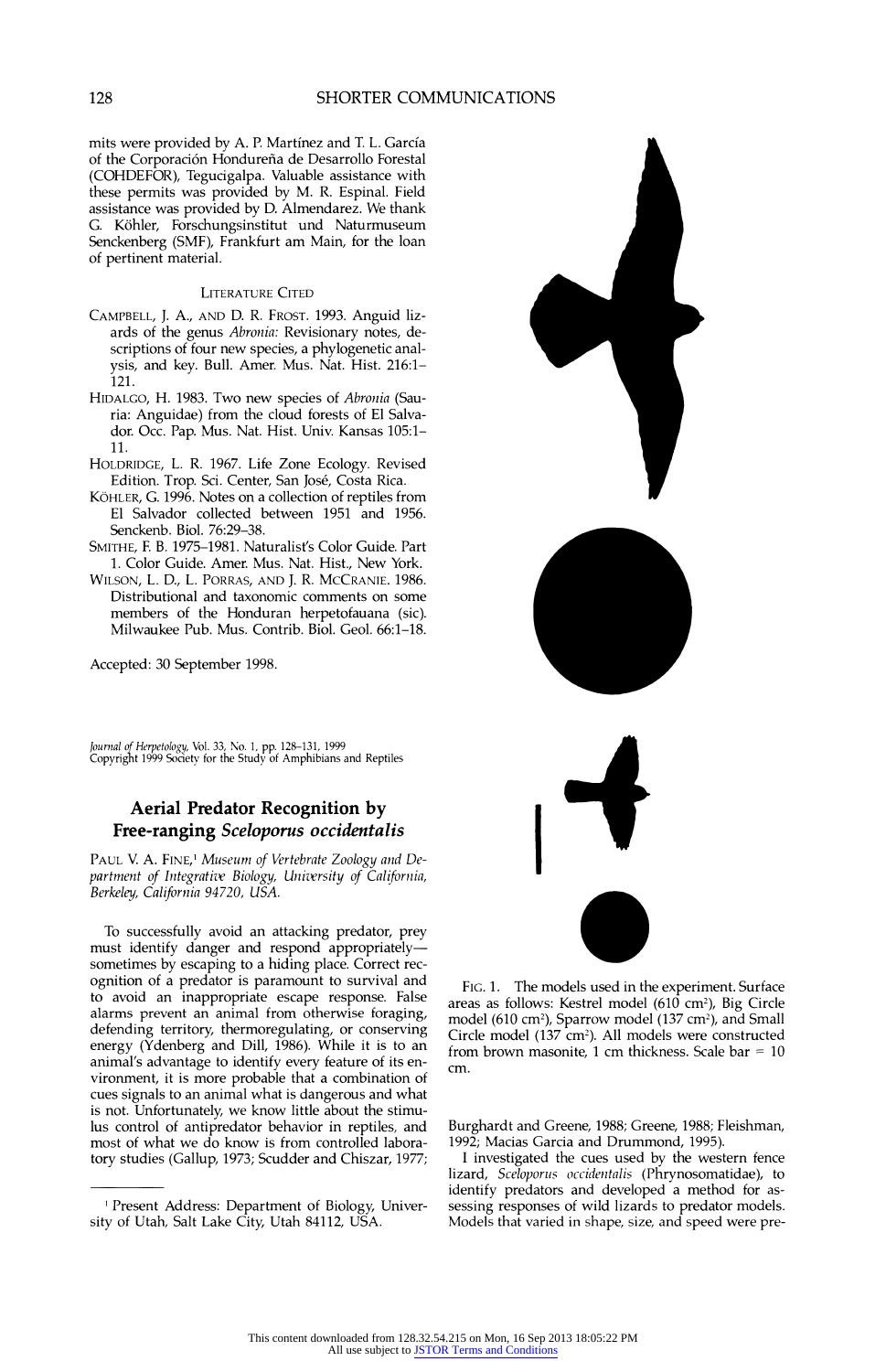

**FIG. 2. The experimental setup. Drawing not to scale.** 

**sented overhead to free-ranging S. occidentalis in a controlled motion pattern simulating a gliding bird. Sceloporus occidentalis relies on vision to recognize danger and responds to an approaching predator by locomotor escape into a refuge (Greene, 1988). Earlier work on this species included a report of the lizard encountering and ignoring a Brown Towhee (Pipilo tuscus), even though similarly sized aerial predators such as the American Kestrel (Falco sparverius) commonly prey upon S. occidentalis (Fitch, 1940; Balgooyen, 1976).** 

**This experiment was conducted at Briones Regional Park, Contra Costa County, California (37?56'N, 152?09'W, 350 m elevation) from 16 April to 3 June 1995. The habitat was rangeland, punctuated with oak trees and rock outcrops. I tested the lizards only on sunny days and between 1230 and 1700 h at air temperatures above 15 C. After finding a lizard basking on a rock, I carefully erected the experimental apparatus around it. The setup took approximately one hour and the lizard always resumed basking behavior before the experiment began. Fourteen individual S. occidentalis were involved in the study. They were not captured or subjected to any stress other than that due to the models flown overhead and my presence in the area. I visually categorized the lizards into small, medium and large classes (S. occidentalis has a SVL from 5-10 cm).** 

**Experiment I consisted of four trials with each individual lizard. Four masonite models (Kestrel, Big Circle, Sparrow, and Small Circle, Fig. 1) were released to glide along a lubricated 6 m 50 lb. test monofilament line between two aluminum poles (3 m and 0.5 m tall) at a 15 degree incline from the horizontal (Fig. 2). The models glided from the tall pole to the short pole due to gravity. Lead weights were attached to the top of the smaller models so that they matched the speed of the larger ones; all models travelled from 1.2-1.4 m sec-1, approximating the velocity and motion pattern of a slowly diving hawk.** 

**Eight individuals were tested with all four of the models. The remaining six individuals were tested with two or three of the models because changing weather stopped the experiment. The order of presentation of the models was randomized. I was at least 10 m from the lizard and watched its reactions with 7 x 42 binoculars. Before each trial, I took a 60 sec control observational period to determine whether the experimental setup affected the behavior of the lizard. The models began their trajectory toward the lizard** 

**after I pulled a string connected to a releasing mechanism (Fig. 2). After the model passed over the lizard, its behavior was noted and if it fled to its refuge, the time was measured from the moment of escape until the lizard returned to view. This measurement is hereafter referred to as "hiding time" and was used to determine whether the lizards had different responses to the various models. After the lizard returned to view, I waited until it resumed basking behavior before starting a new trial. I used Kruskal-Wallis nonparametric tests to assess differences in the statistical distribution of variables (Zar, 1996).** 

**Experiment II tested the importance of motion for predator recognition and began after completion of Experiment I for five individuals. I tethered the Kestrel model to a 15 m string. Staying 10 m away, I released the model down the monafilament line by hand so that it moved less than 1 cm sec-l. This trial was identical to the Kestrel trial in Experiment I above except for the speed of the model. Experiment II was performed in the absence of wind to keep the model from swaying from side to side. I compared the results of Experiment II to the Kestrel model data in Experiment I using a one-tailed Sign test (Zar, 1996).** 

**During the control observational period, lizards always remained immobile, basking on top of their rock. When a model was released, a lizard either showed no reaction, flinched but did not leave its perch, or fled from atop its perch into its hiding place beneath it. A hiding lizard waited from seconds to several minutes before climbing back to its perch. Only the small models caused no reaction or flinches (Table 1). Large**  models (Kestrel:  $\bar{x} \pm SE = 139.31 \pm 34.73$  sec; Big Circle:  $110.54 \pm 27.68$  sec) caused longer hiding times than small models (Small Circle: 69.69  $\pm$  32.73 sec; Sparrow:  $37.57 \pm 11.33$  sec) ( $\chi^2 = 12.1795$ , df = 1, P **< 0.0005) (Table 1). However, there was no significant difference in hiding time between Kestrel and Big Cir**cle, nor between Sparrow and Small Circle  $(\chi^2 =$ **0.0693, df = 1, P > 0.7) (Table 1). Hiding times, when analyzed with Kruskal-Wallis tests, did not vary significantly with time of day, day of year, size of lizard, order of model presentation, and effect of the subsequent model. For Experiment II, zero of five of the lizards reacted to the slow Kestrel model, even when it was directly overhead, less than 1.5 m from the lizard, while in Experiment I, 13 of 13 lizards fled their**  perch from the Kestrel model ( $P < 0.05$ ) (Table 1).

**The shape of a Kestrel, probably the most important aerial predator of S. occidentalis in California, was per-**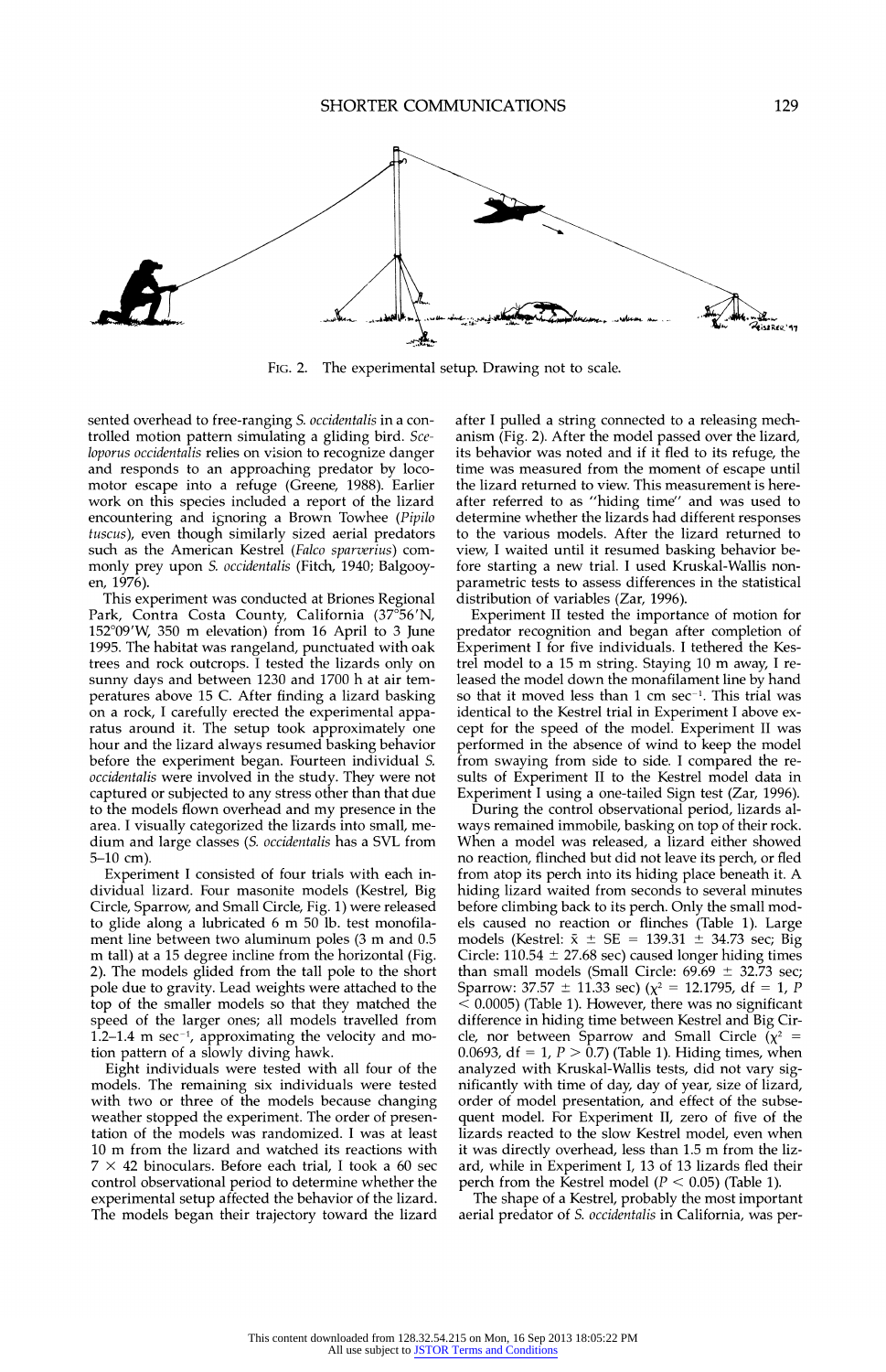|                                                                  |                                |                                                                         | TABLE 1. Responses of lizards to different models.   |                                                                                                                                                                       |
|------------------------------------------------------------------|--------------------------------|-------------------------------------------------------------------------|------------------------------------------------------|-----------------------------------------------------------------------------------------------------------------------------------------------------------------------|
| Viodel                                                           | Number of<br>lizards<br>tested | Number that<br>hid/flinched/<br>did not react                           | $\bar{x} \pm S\bar{E}$ (sec)<br>Avg.<br>hiding time, | Statistical result                                                                                                                                                    |
| Kestrel<br>Big Circle<br>Sparrow<br>Small Circle<br>Small Circle |                                | 13/0/0                                                                  | $139.31 \pm 34.73$                                   | Sird-shaped models' hide times are not different                                                                                                                      |
|                                                                  |                                |                                                                         | $10.54 \pm 27.68$                                    | than circle-shaped (Kruskal-Wallis, $P > 0.7$ ).                                                                                                                      |
|                                                                  |                                |                                                                         | $37.57 \pm 11.33$                                    |                                                                                                                                                                       |
|                                                                  |                                | $\begin{array}{c}\n 13/0/0 \\  6/3/2 \\  9/3/1 \\  0/0/5\n \end{array}$ | $69.69 \pm 32.73$                                    |                                                                                                                                                                       |
|                                                                  |                                |                                                                         |                                                      | Large models cause longer hide times than small (Kruskal-Wallis, $P < 0.0005$ ).<br>(Kruskal-Wallis, $P < 0.0005$ ).<br>Kestrel trial above (Sign Test, $P < 0.05$ ). |

**ceived by the lizard as just as dangerous as a circle of identical area. But when the Kzestrel model was**  moved over the lizard at a very slow speed, it caused no reaction. This suggests that it is not the shape of **.a6 c6 c an object that frightens the lizard but rather a com- ~ A , bination of size and motion cues that signal danger,**  consistent with the notion that these lizards have a limited ability to identify shapes at different orientations (Fleishman, 1992). A flying hawk has many different apparent shapes, depending on the way it holds its wings, to its angle of approach, and other factors. **~ 8 ^However, its size and motion pattern stay relatively .3! c V?~ Z= S 2 constant, and recognizing these may be more efficient - and feasible for the lizard's sensory system.** 

**While classic ethological studies have shown that mammals and birds are quite adept at recognizing - ' their predators by shape (Tinbergen, 1948; Moore and <sup>X</sup>4, ' '., Mueller, 1982; Klump and Curio, 1983; Walters, 1990), E(aE - squamate reptiles may be largely insensitive to shape**  and instead depend on size, speed, motion pattern, **2 -a 04 5 a and presence of eyes. Rattlesnakes (Crotalus viridus**  and Sistrurus catenatus) responded defensively to a moving canid and a moving human face while a static **TI'ii;Jr~~~~ ~canid and a static human face did not elicit a response original term** and and a static human face did not elicit a response<br> **of Chinamophis melanogaster**) selected prey models with<br>
respect to size and movement, but not with respect to<br>  $\frac{1}{2}$  and  $\frac{1}{2}$  and  $\frac{1}{2}$  **S,^~~~~~ ~~(Thamnophis melanogaster) selected prey models with**  respect to size and movement, but not with respect to **a9!^~~~ ~~~shape (Macias Garcia and Drummond, 1995). Anolis ; auratus identified prey, recognized conspecifics and**  potential mates primarily by their specific motion patterns, and will not attack immobile prey (Fleishman, **MW +1+ +1 +i + 1992). Black iguanas (Ctenosaura similis) fled sooner from humans with a larger eye mask than smaller eye 3 ,1 ^ . Sn Do mask, and from humans with eyes compared with**  humans with eyes covered with hair (Burger et al., **1991; Burger and Gochfeld, 1993). Neonate hognose o**<br>since the contract to the munitary with eyes covered with nair (burger et al.,<br>1991; Burger and Gochfeld, 1993). Neonate hognose<br>snakes (*Heterodon platirhinos*) took longer to recover<br>from tonic immobility when in the **from tonic immobility when in the presence of a direct gaze than from an averted gaze (Burghardt and Greene, 1988). The lizard Anolis carolinensis remained**  in tonic immobility longer when in the presence of a  $x + y + z = 0$  **Cooper's Hawk** (Accipiter cooperi) with eyes **oo c L( n than without eyes (Gallup, 1973). These studies, along**  *X* with my data, indicate that squamates use cues about an object's size, motion, and whether it has eyes di**z ' rected toward the subject much more than cues about its shape. My study emphasizes that this problem can be addressed in an experimental field context, and future studies on other squamates will clearly be of interest.** 

> **Acknowledgments.-I thank R. Reiserer without 'o whose help the project would not have been complet- ' c c, v mn ed. I also thank H. Greene, J. Rodriguez Robles, J. E .3 Craine, A. Masters, S. Pearson, A. Chavez, and N. Johnson for their help this project.**

#### **LITERATURE CITED**

- **BALGOOYEN, T. G. 1976. Behavior and ecology of the American kestrel (Falco sparverius L.) in the Sierra Nevada of California. Univ. California Publ. Zool. 103:1-85.**
- **BURGER, J., AND M. GOCHFELD. 1993. The importance U , of the human face in risk perception by black igua- -oXU Q ? 2 nas, Ctenosaura similis. J. Herpetol. 27:426-430.** 
	- **.w Q- E , ,AND B. G. MURRAY, JR. 1991. Role of U) n ucn- a predator's eye size in risk perception by basking**